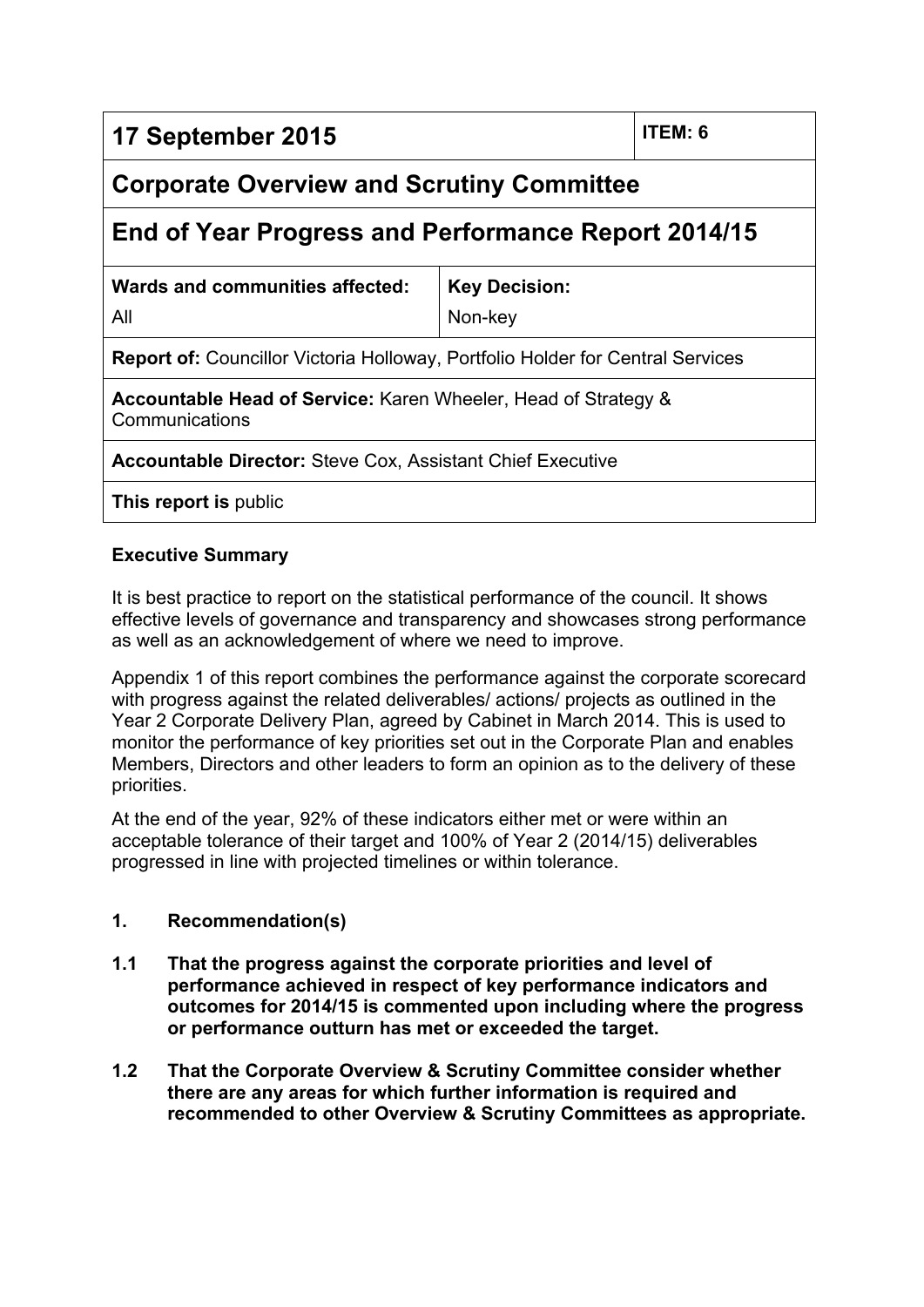#### **2. Introduction and Background**

- 2.1 This is the End of Year progress and performance report in relation to Year 2 of the Corporate Plan 2013-16. This report combines the performance against the corporate scorecard with progress against the related deliverables/ actions/ projects as outlined in the Year 2 Corporate Delivery Plan, agreed by Cabinet in March 2014.
- 2.2 Appendix 1 provides details on the progress of all the Year 2 (2014/15) Deliverables and associated key performance indicators (which hitherto have been reported to Cabinet in the monthly corporate performance reports and to Corporate Overview & Scrutiny Committee each quarter).
- 2.3 The Corporate Plan has 5 priorities, each of which has 3 corporate objectives. Therefore Appendix 1 has been broken down into objectives, to give an holistic picture of how the council is performing in relation to the overall Corporate Plan priorities. This provides a fuller and clearer picture, rather than the inherent limitations of a defined basket of indicators.

NB the corporate objectives were refreshed in January 2015. The objectives within Appendix 1 were those in place at the beginning of 2014/15.

2.4 The delivery of the Council's vision and objectives, as well as the achievements set out below and in the appendices, need to be considered against the backdrop of the national austerity measures and, in particular, how these measures impact on the Council's finances and demands for services.

# **3. Issues, Options and Analysis of Options**

This report is a monitoring report, therefore there is no options analysis. The headline messages for this report are:

3.1 **Performance against target** - of the 50 indicators that are comparable, at year end *(NB KPIs = Key Performance Indicators)*

|                                     | KPIs at year end<br>(subject to final data quality audit) | KPIs at end of<br>September 2014 |
|-------------------------------------|-----------------------------------------------------------|----------------------------------|
| <b>GREEN</b><br>- Met their target  | 52%                                                       | 48%                              |
| <b>AMBER</b><br>- Within tolerance  | 40%                                                       | 36%                              |
| <b>RED</b><br>- Did not meet target | 8%                                                        | 16%                              |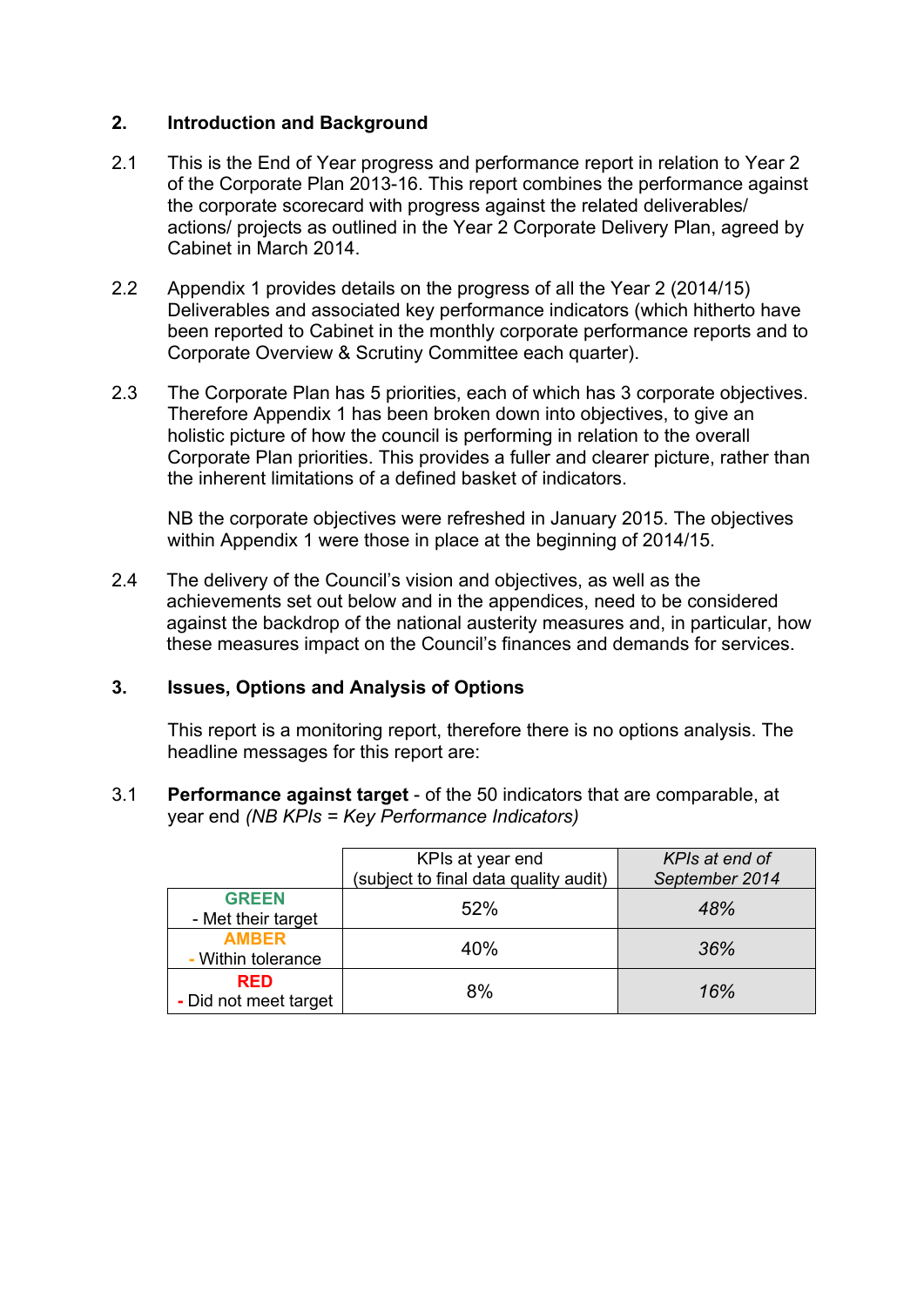**Direction of Travel** (DOT) – 43 of the indicators that are comparable, at the year end (based on the previous year's outturn):

|                      | DOT at end of year | DOT at end of Sept<br>2014 |  |  |  |
|----------------------|--------------------|----------------------------|--|--|--|
| <b>IMPROVED</b>      | 72.1%              | 54.76%                     |  |  |  |
| $\rightarrow$ STATIC | 18.6%              | 16.67%                     |  |  |  |
| <b>DECLINED</b>      | 9.3%               | 28.57%                     |  |  |  |

# **3.2 Progress against Year 2 (2014/15) Deliverables**

NB. The following RAG status' are based on a subjective rating for each deliverable within Year 2 (2014/15) of the Corporate Plan.

| <b>Priority</b>                                                  | <b>GREEN</b><br>- progressed as<br>planned | <b>AMBER</b><br>- some slippage<br>but within<br>tolerance | <b>RED</b><br>- requires remedial<br>action |  |  |
|------------------------------------------------------------------|--------------------------------------------|------------------------------------------------------------|---------------------------------------------|--|--|
| Create a great place for<br>learning and opportunity             | 76.47%                                     | 23.53%                                                     | 0                                           |  |  |
| Encourage and promote<br>job creation and<br>economic prosperity | 80.77%                                     | 19.23%                                                     | $\theta$                                    |  |  |
| Build pride,<br>responsibility and<br>respect                    | 90%                                        | 10%                                                        | $\theta$                                    |  |  |
| Improve health and<br>well-being                                 | 66.7%                                      | 33.3%                                                      | 0                                           |  |  |
| Promote and protect our<br>clean and green<br>environment        | 50%                                        | 50%                                                        | 0                                           |  |  |
| <b>Overall Total</b>                                             | 73.26%<br>26.74%                           |                                                            | 0                                           |  |  |

# 3.3 **2014/15 Performance Highlights**

There have been many good new stories to have come out of 2014/15. Some key achievements are highlighted below. Many others are reported within the main body of the report at Appendix 1.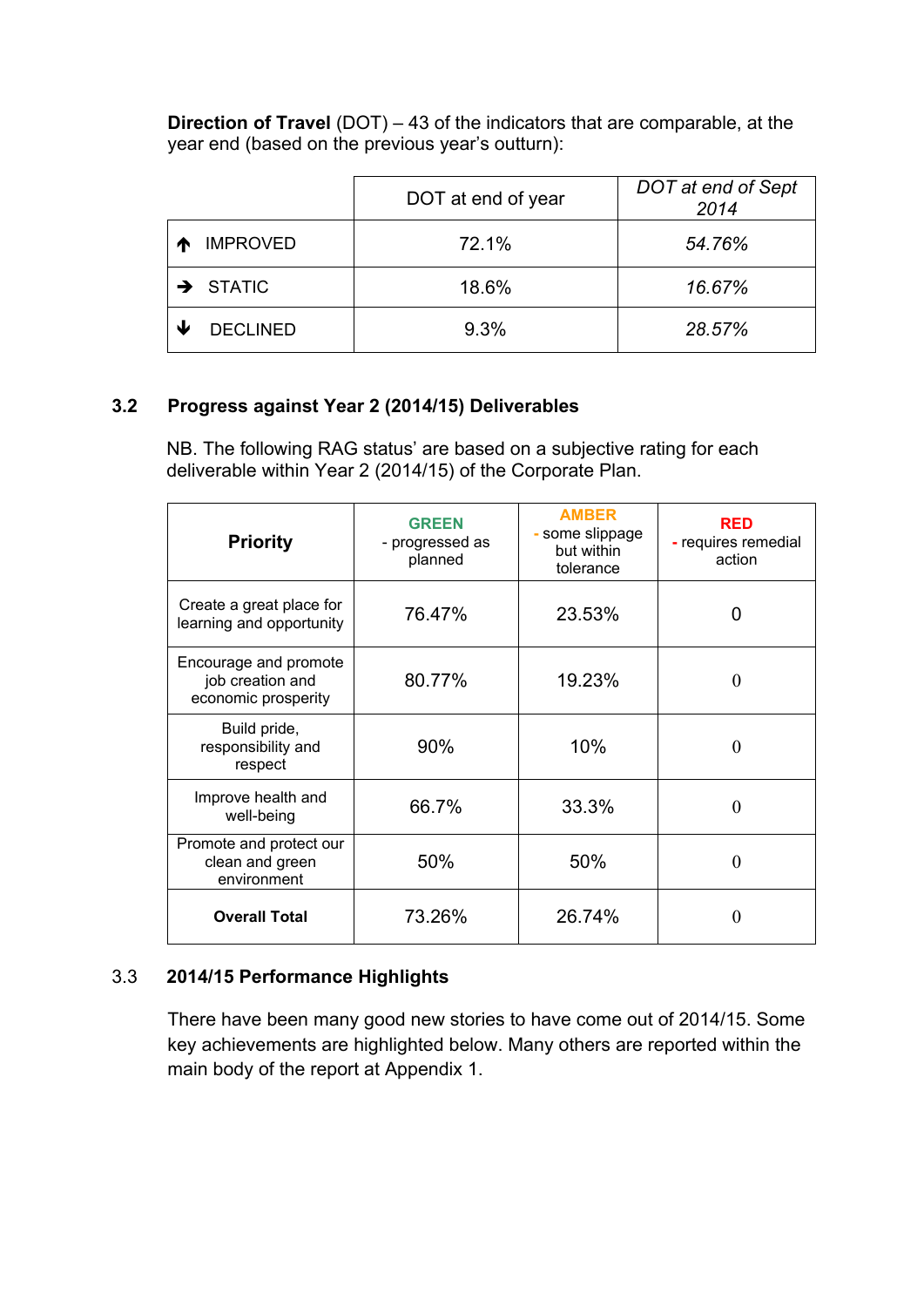Thurrock opened\*:

- Ground-breaking MASH Multi-Agency Safeguarding Hub
- New Community Hub in Chadwell St Mary
- Coastal path from Coalhouse Fort all the way to Leigh on Sea
- A council-run licensed MOT station and approved taxi safety testing station
- New mentoring service for young people
- New South Essex College Campus in Grays
- Royal Opera House Costume Store in Purfleet
- New Stronger Together website shared facility for public engagement

Thurrock started\*:

- "Celebrating Education in Thurrock" with the inaugural Education Awards
- Building Community House on Seabrooke Rise
- Purfleet regeneration programme, including film and TV studios
- Building 90 new affordable homes through Gloriana
- Converting Grays Magistrates Court into business units
- A Fairness Commission
- A Cultural Entitlement for children and young people through the Thurrock Trailblazer programme, delivered by Royal Opera House in Purfleet

Thurrock completed\*:

- 2000 home transformations
- 400 well homes assessment
- 98% of bin collections on time
- 48 winter gritting runs

Thurrock secured\*:

- Borough-wide coverage of Local Area Coordinators to support communities to become more independent
- £550K Transformation Challenge Funding to support community based working
- Almost £100m through the Local Growth Fund over 20% of the SELEP total
- £700K savings per year through a new waste disposal contract

Thurrock excelled\*:

- 81% of Thurrock school children attend a good or outstanding school
- 2014 school results were the best Thurrock has had
- Zero delays for people being discharged from Basildon & Thurrock Hospital caused by social care team
- Partnership Working MJ Best Achieving Council (Highly commended)
- Planning MJ Best Council Service (Finalist); Planning Awards (Highly Commended); Royal Town Planning Awards (Winner)
- Careers Team National Children and Young People Now Awards
- "Beat the Street" over 14,000 participants, travelling over 70,000 miles Best Smarter Travel Marketing Award (Winner); LGC Children's Service (Highly commended)
- Housing Gold Standard Peer Review
- Legal Shared Services attained the Lexcel accreditation

*\*Example highlights only. This is not an exhaustive list*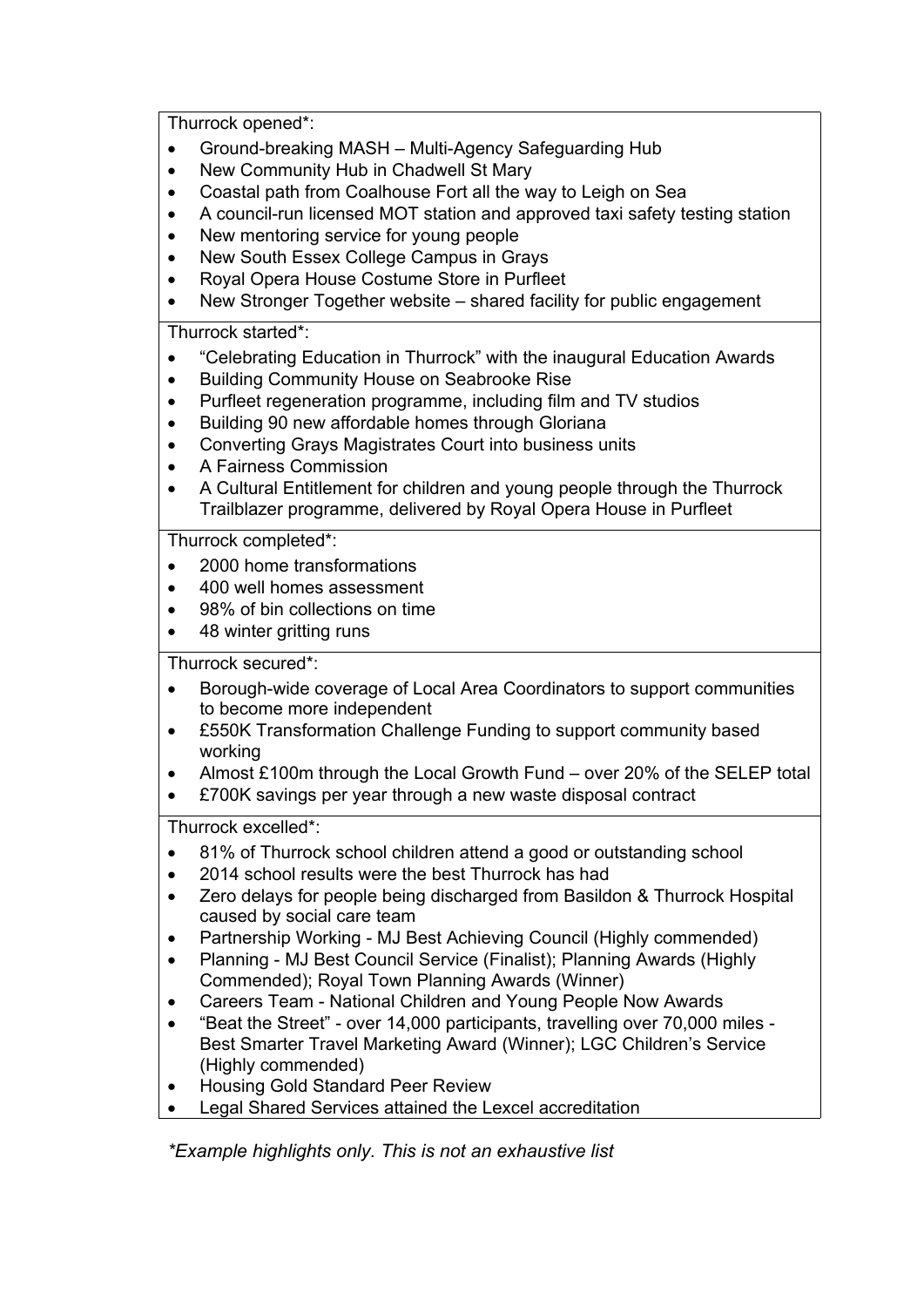# **3.4 Examples of other Internal Transformation Highlights**

- Restructure of Adult Social Care Fieldwork services to align geographically with community health and GPs
- Development of Adult Social Care Market Position Statement for providers
- Introduction of mod.gov committee system in democratic services
- Delivery of well-organised general & local elections and 2 by-elections and introduction of Individual Electoral Registration by the elections team
- Doubling of our external traded work in Legal Services
- **3.5** We have also had recognition for the excellence of our individuals including:
	- Alison Stewart, Local Government Individual Lawyer Award
	- Jill Moorman, Team Leader of the Year Adult Services, Social Worker of the Year Awards (Silver)
	- Leigh Nicholson Royal Town Planner of the Year (Finalist)
	- Five young people from Thurrock were rewarded for years of hard work with Duke of Edinburgh Gold Awards
	- The inaugural Education Awards saw 15 awards given to Thurrock teachers and school staff being recognised for their contributions to the improvement and enrichment of Thurrock's school pupils.

# 3.6 **Performance Challenges**

The major challenge for all of our services throughout 2015/16 and beyond is going to be how to shape council services differently to meet the ongoing budget challenge. Cabinet will continue to get regular progress reports about the Shaping the Council programme throughout the year.

# 3.7 **Moving forward**

In 2015/16 the council is building on the positives from 2014/15 and focussing on the priority activity areas. How this will be achieved has been articulated in the Corporate Priority Activity Plan 2015/16 which was agreed by Cabinet in June 2015.

Cabinet and Corporate Overview & Scrutiny Committee will continue to get regular monitoring reports on progress and performance against these activity areas throughout the year.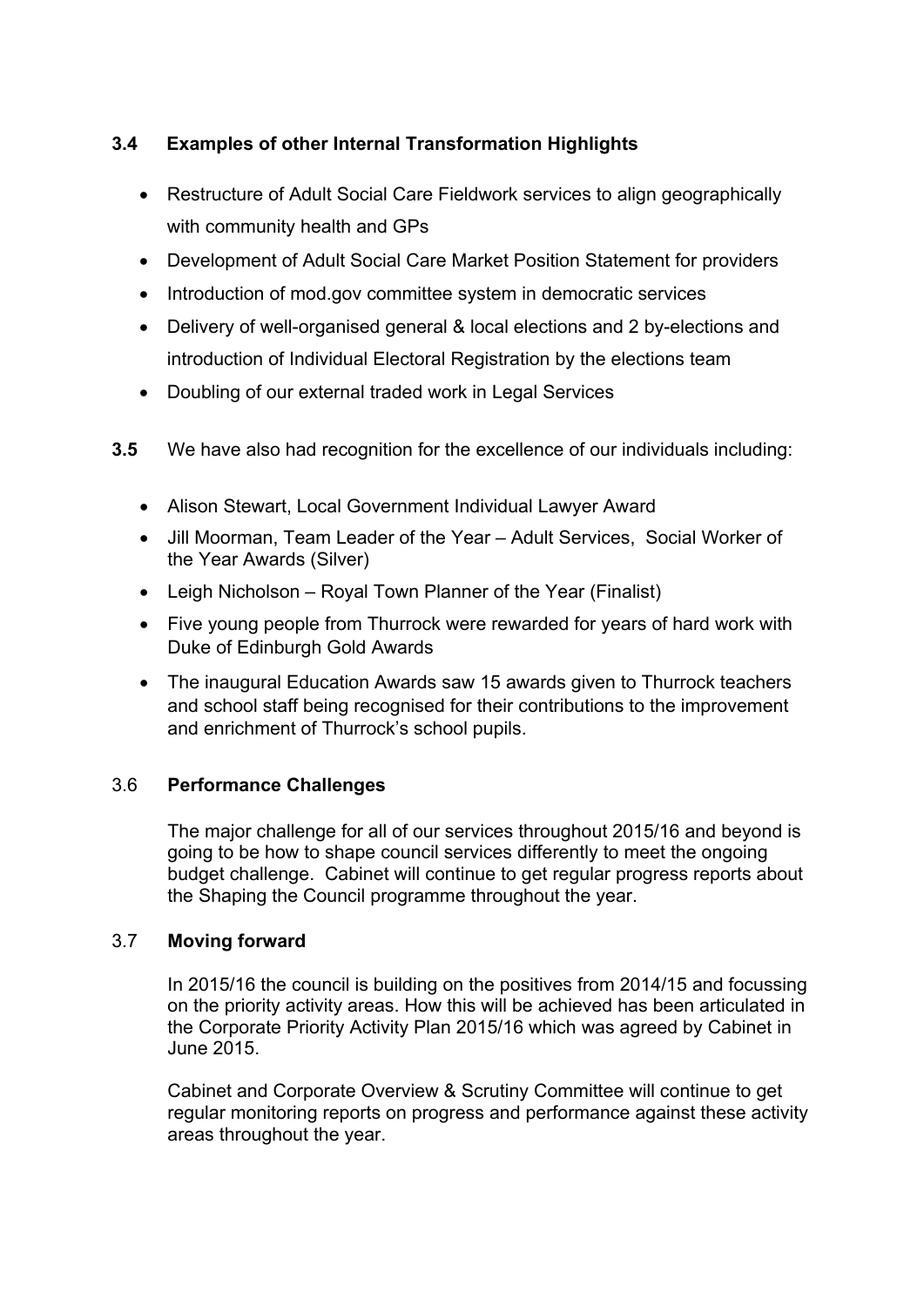3.8 The full summary of Corporate Scorecard KPI performance is set out below:

|                                                                  |                      | <b>Performance against Target</b>                                |                                   |                                                        | <b>Direction of Travel</b>                                   |                                                                  |                                          |                                      |                                                   |
|------------------------------------------------------------------|----------------------|------------------------------------------------------------------|-----------------------------------|--------------------------------------------------------|--------------------------------------------------------------|------------------------------------------------------------------|------------------------------------------|--------------------------------------|---------------------------------------------------|
| <b>Corporate Priority</b>                                        | No. of<br><b>PIs</b> | No. of KPIs<br>unavailable for<br>comparison<br>(n/a)<br>$\star$ | No. of<br><b>KPIs at</b><br>Green | No. of<br><b>KPIs at</b><br>Amber<br>$\Leftrightarrow$ | No. of<br><b>KPIs</b><br>at Red<br>$\boldsymbol{\mathsf{x}}$ | No. of KPIs<br>unavailable for<br>comparison<br>(n/a)<br>$\star$ | No.<br>Improved<br>since<br>2012-13<br>T | No.<br>Unchanged<br>since<br>2012-13 | No.<br><b>Decreased</b><br>since<br>2012-13<br>NU |
| Create a great place for<br>learning and opportunity             | 14                   | $\overline{2}$                                                   | $\mathbf{1}$                      | 9                                                      | $\overline{2}$                                               | 5                                                                | 8                                        | 1                                    | $\mathbf{0}$                                      |
| Encourage and promote job<br>creation and economic<br>prosperity | 5                    | $\overline{0}$                                                   | 3                                 | 2                                                      | $\overline{0}$                                               | $\overline{1}$                                                   | $\overline{2}$                           | $\overline{0}$                       | $\overline{2}$                                    |
| Build pride, responsibility<br>and respect                       | $\overline{7}$       | $\overline{0}$                                                   | 6                                 | $\overline{1}$                                         | $\overline{0}$                                               | $\overline{2}$                                                   | $\overline{4}$                           | 1                                    | $\mathbf{0}$                                      |
| Improve health and well-<br>being                                | $\overline{7}$       | $\overline{0}$                                                   | $\overline{4}$                    | $\overline{2}$                                         | $\overline{1}$                                               | $\overline{1}$                                                   | 3                                        | 1                                    | $\overline{2}$                                    |
| Promote and protect our<br>clean and green<br>environment        | 7                    | $\mathbf 0$                                                      | 6                                 | $\overline{0}$                                         | 1                                                            | $\overline{0}$                                                   | 5                                        | 2                                    | $\mathbf{0}$                                      |
| Well-run organisation                                            | 12                   | $\overline{0}$                                                   | 6                                 | $6\phantom{1}$                                         | $\overline{0}$                                               | $\overline{0}$                                                   | 9                                        | 3                                    | $\overline{0}$                                    |
| <b>TOTAL</b>                                                     | 52                   | 2 <sup>1</sup>                                                   | 26                                | 20                                                     | $\overline{\mathbf{4}}$                                      | 9                                                                | 31                                       | 8                                    | $\overline{\mathbf{4}}$                           |
|                                                                  |                      | <b>PIs available</b><br>$= 50$                                   | 52%                               | 40%                                                    | 8%                                                           | <b>PIs available</b><br>$= 43$                                   | 72.1%                                    | 18.6%                                | 9.3%                                              |

Please note it is possible to have a different number of indicators comparable against "Direction of Travel" than "Against Target" because for some indicators we only have one year's worth of comparable data and therefore cannot compare Direction of Travel.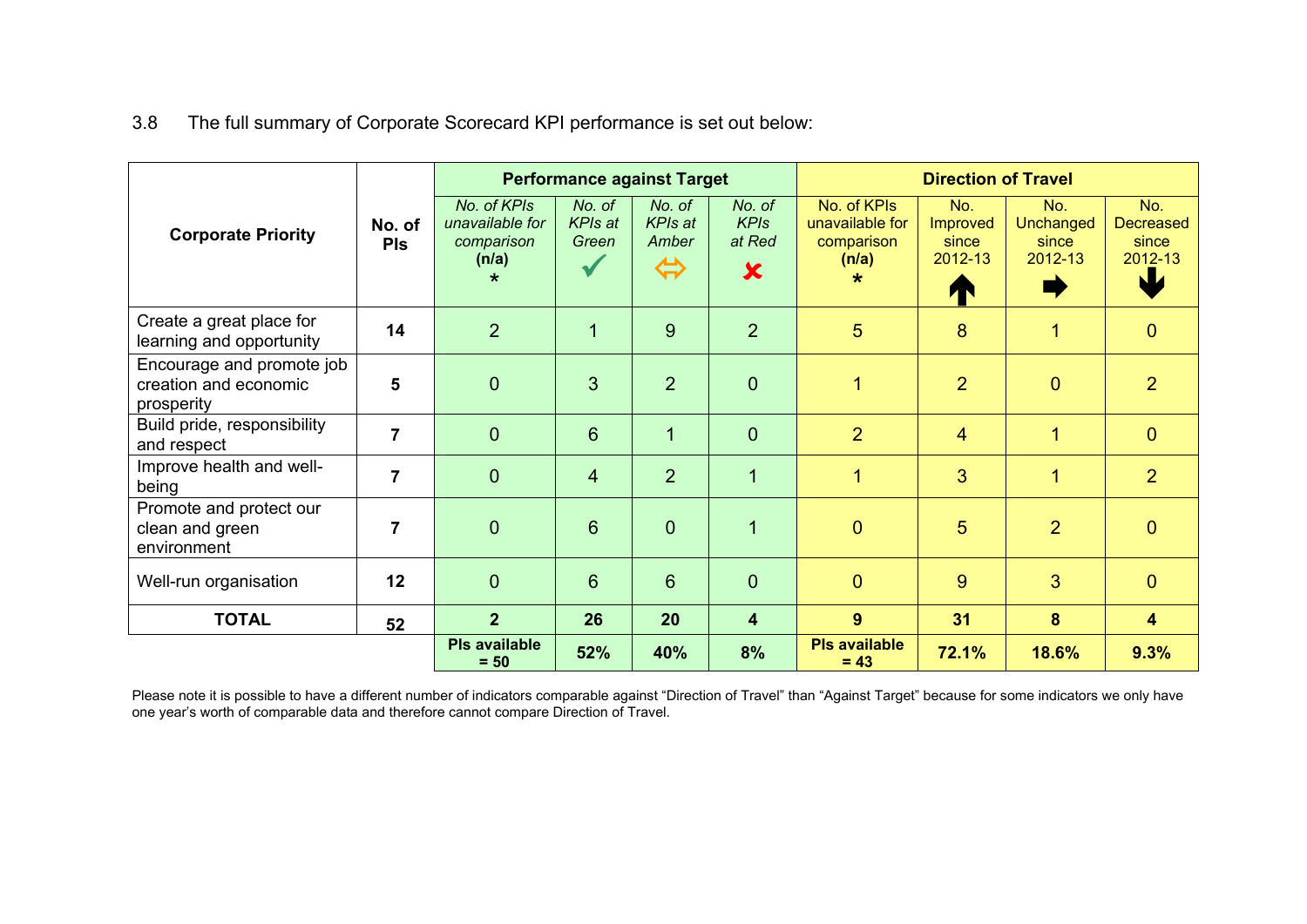#### **4. Reasons for Recommendation**

4.1 This report is for noting. It is the final corporate performance monitoring report of 2014/15, with Cabinet and Corporate Overview & Scrutiny Committee having received progress updates regularly throughout the year.

#### **5. Consultation (including Overview and Scrutiny, if applicable)**

5.1 Performance monitoring reports are considered on a quarterly basis by Corporate Overview and Scrutiny Committee and where there are specific issues relevant to other committees these are further circulated as appropriate.

#### **6. Impact on corporate policies, priorities, performance and community impact**

6.1 This monitoring report will help decision makers and other interested parties, form a view of the success of the Council's actions in meeting its political and community priority ambitions.

#### **7. Implications**

#### 7.1 **Financial**

Implications verified by: **Michael Jones**

# **Strategic Resources Accountant**

This is a monitoring report and there are no direct financial implications arising. Within the corporate scorecard there are some specific financial performance indicators, for which details are given within the report. With regard to other service performance areas, any recovery planning commissioned by the Council may well entail future financial implications, which will be considered as appropriate.

#### 7.2 **Legal**

Implications verified by: **Fiona Taylor**

**Head of Legal Services & Monitoring Officer**

This is a monitoring report and there are no direct legal implications arising.